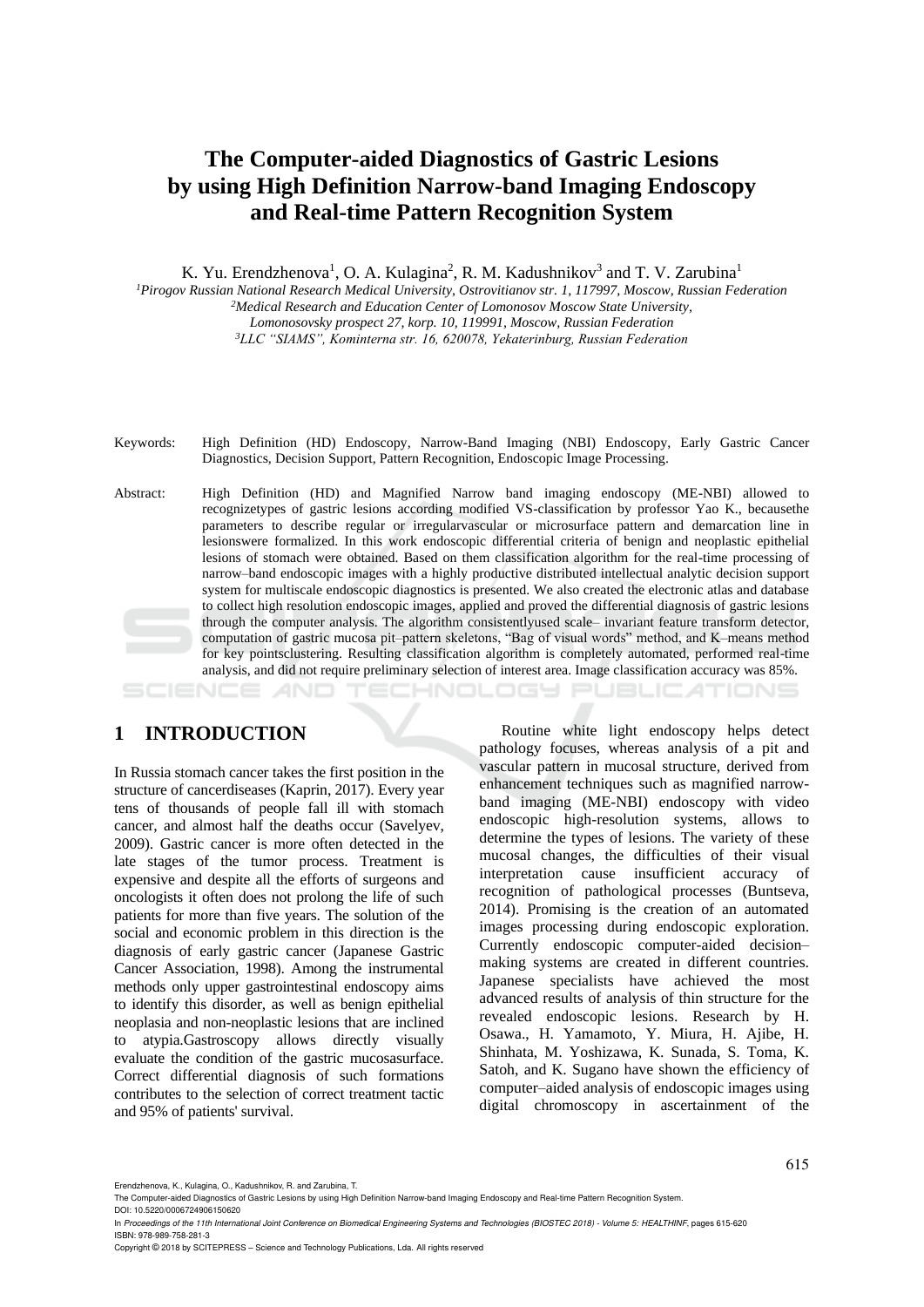boundaries between neoplasms and surrounding mucosa, thereby allowing determination of stomach cancer flattened forms (Osawa, 2012). R. Miyaki, S. Yoshida, S. Tanaka, Y. Kominami, Y. Sanomura, T. Matsuo, S. Oka, B. Raytchev, T. Tamaki, T. Koide, K. Kaneda, M. Yoshihara, and K. Chayama examined application of computerized image processing to endoscopy images obtained using digital chromoscopy for the purpose of detecting benign neoplasms and intramucosal early gastric cancer (Miyaki, 2013). T.C. Lee, Y.H. Lin, N. Uedo, and H.P Wang presented the previously results of computer–aided analysis of suspicious gastric carcinoma images, obtained with narrow band imaging in (Lee, 2013).Such computer–aided medical decision-support systems for endoscopy allow to keep labor costs down for endoscopy investigation. Nevertheless, theyrequire high level of endoscopist qualification to adjust analysis settings for each image. Besides, existing decision–making systems are not unified; they determine the particulartype of pathology, do not allow decisionmaking during the endoscopic exploration. Thedisadvantages of the existing decision–support systems mentioned abovemean that endoscopy services are very time taking.

With that in mind, the aim of this work was to develop a decision support system for endoscopic departments to diagnose precancerous and early neoplastic changes in the stomach mucosabased on the intelligent analysis of endoscopic images using computational methods, which include computer vision. We propose the method for processing narrow–band with or without magnification endoscopic images using a highly productive "Smart Endoscope" distributed intellectual analytic decision–support system for multiscale endoscopic diagnostics and surgery. This system exhibits the following advantages:ability to learn towards classify images obtained with various endoscopic methods; real–time operations that allow to make decisions on-the-fly, rather than post-test; completely automated analysis algorithms, which do not require prior selection of interest areas or additional operator training.

### **2 MATERIALS AND METHODS**

#### **2.1 Materials**

We prospectively selected164 patients with 192 focal superficial epithelial gastric lesions. We performed 220 HD-NBI and ME-NBI endoscopic

images of lesions surface. In this work we included prospectively both protruded and flat or depressed sites of damage. 220 images included 141 photos of benign lesions (hyperplastic polyps, erosions, ulcers, focuses of intestinal metaplasia) and 79 photos of neoplasia (low and high grade intraepithelial neoplasia, early gastric cancer, invasive and advanced gastric cancer).So, all images were divided into two groups according to the tactic of treatment: First group - non-neoplastic lesions (tactic  $-$  is observation); Second group - epithelial neoplasms of the stomach (tactic  $-$  is minimally invasive endoscopic,laparoscopic or open surgical treatment) (Dixon, 2002). The structure of the lesions was verified by histological examination of biopsy samples or resected portions of the mucosa.

#### **2.2 Methods**

The methods of investigation were routine white light endoscopy, high definition enhanced narrow band imaging endoscopy (with magnification from 50 to 115 times).

Statistical analysis included the application of Fisher's exact test, Cramer's criterion, the inhomogeneous sequential diagnostic Bayesian procedure (Gubler, 1978). The significance p-level was assumed to be 0.05.

On 182 (out of 220) endoscopic images the method of machine vision "Bag of visual words" was used to classify benign lesions (n=111) and epithelial neoplasms of the stomach (n=71) (Liedlgruber, 2011).

## **3 RESULTS**

#### **3.1 Statistical Analysis**

All lesions and images we characterized with 34 criteria. Four criteria were clinical (age, gender, presence or absence of Helicobacter pylori infection, primary or residual lesion), 14 – were got during traditional endoscopy (localization, size, macrotype, number of lesions,presence or absence of fibrin, erosionof lesion surface, signs of inflammation, atrophy or intestinal metaplasia in surrounding mucosa, consistency, mobility, etc.), 16 – were got in time enhanced endoscopic explorations. These sixteen microendoscopic criteria of microsurface and microvascular pattern included specific features (such as size, shape) and features by most spreading classifications (VS-classifications by Yao K. and Kato, Kaise triad) and combined features.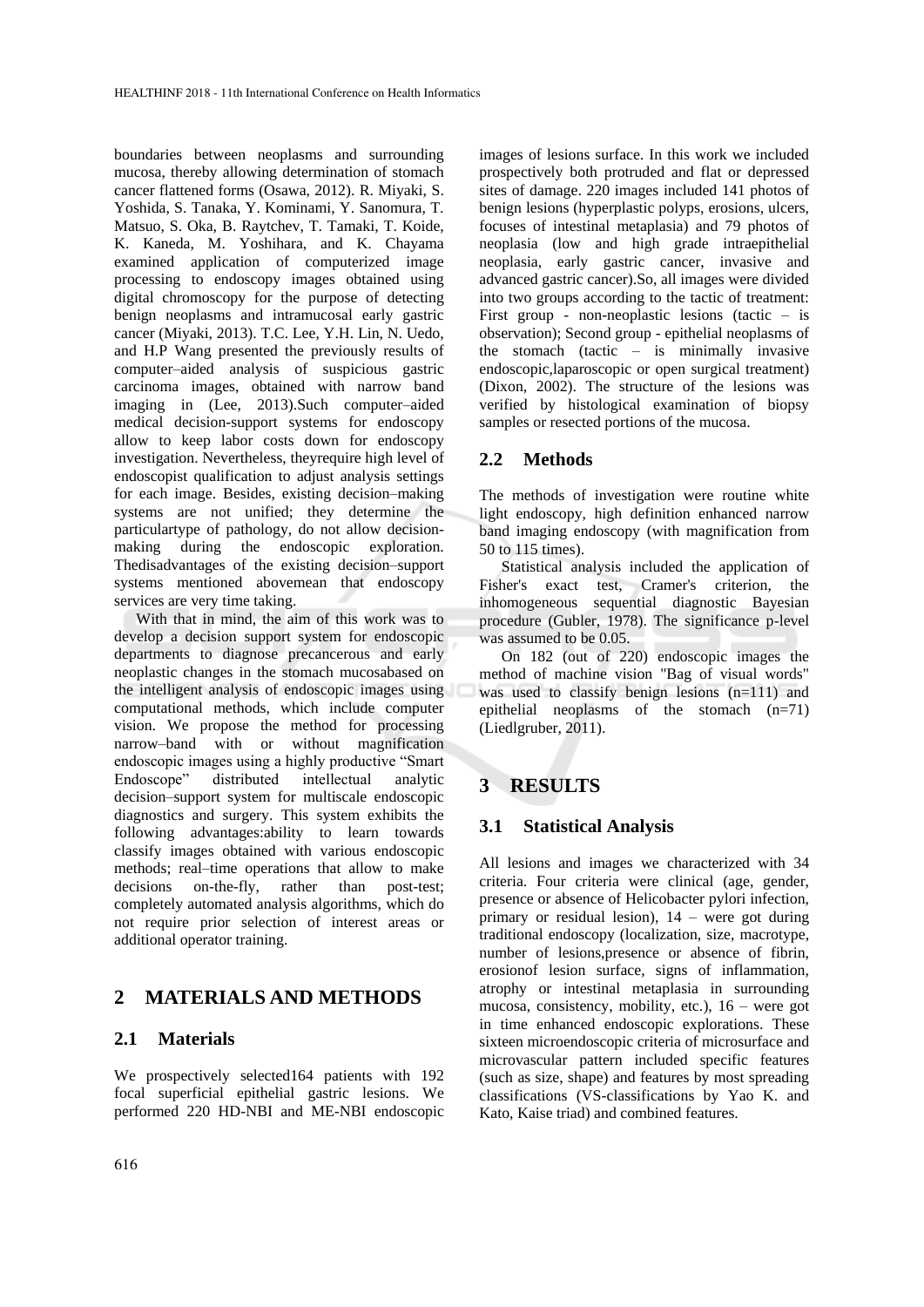We compared benign and neoplastic lesions by 34 parameters with Fisher's exact test and Cramer's conjugation coefficient.

Statistical analysis allowed to define 6 significant endoscopic criteria. On these parameters using the Bayes procedure, the probabilities of assigning images to each of the two groups were obtained. The group classified according to this decision rule was determined by the maximal probability. For differentiation benign (n=141) and neoplastic lesions (n=79) obtained sensitivity was 92%, specificity was 96% and accuracy was 94%. The parameterswere adopted for clinical use (most significant, easy and objective endoscopic signs). By comparing groups of epithelial lesions of the stomach with the exact Fisher test and the Cramer test, six statistically significant parameters were identified (table 1).

The first criterion is *the thickness of vascular component in the lesion compared with surrounding mucosa*. In neoplastic lesions thickness of vascular component is less or heterogenous than in surrounding mucosa. And in benign lesions it is more similar.

The second criterion is *the thickness ratio of glandular and vascular component in the lesion*. In neoplasia thickness of glandular white component is more than dark vascular component. For benign lesions thickness of glandular is less or similar to vascular component.

Next criteria are *the thickness* and *contours of vascular componentin the lesion*. For benign lesions thickness of vascular component is uniform and contours are relatively smooth. For neoplasia – they are highly unequal and uneven.

In neoplastic lesions we can frequently see the thick findings like *blackbright sticks (individualvessels)*. In benign lesions, usually, there are notblack individualvessels.

And the last criterion is *the demarcation line*. Similar to VS-classification it is specific for neoplastic lesions.

The practical check of these criteria in our clinic showed high accuracy and interobserver agreement.

We checked these 6 microendoscopic features for differentiation 40 endoscopic images (21 benign, 19 neoplastic lesions) by 3 experts (accuracy was 100%), 2 low experienceddoctors (accuracy was 92- 95%, interobserver agreement (IA) coefficient was equal 0,75) and 2 inexperienced in HD-NBI endoscopy doctors (accuracy was 95-98%, IA coefficient was equal 0,85).

| Endoscopic<br>parameter                                                                                          | Benign lesions                 | Epithelial<br>neoplasia        |
|------------------------------------------------------------------------------------------------------------------|--------------------------------|--------------------------------|
| The thickness of<br>vascular component<br>(area between the<br>glands) as compared<br>with surrounding<br>mucosa | More or similar                | Less or<br>heterogeneous       |
| The thickness ratio of<br>glandular (G) and<br>vascular (V)<br>component                                         | G is less or<br>similar than V | G is more than                 |
| The thickness of<br>vascular component                                                                           | Relatively<br>uniform          | Highly unequal                 |
| The contours of<br>vascular component                                                                            | Relatively<br>smooth           | Highly uneven,<br>jagged, wavy |
| The thickened<br>individual vessels as<br>bright sticks                                                          | No                             | Yes                            |
| The demarcation line                                                                                             | No                             | Yes                            |

Table 1: Endoscopic differential parameters.

### **3.2 Real-Time Pattern Recognition Analysis**

The electronic atlas includes white light and magnified NBI endoscopic images of benign lesions (hyperplasia, inflammation, atrophy, intestinal metaplasia), low and high grade intraepithelial neoplasia, early gastric cancerand advanced stomach adenocarcinoma. All images with delineated regions of interest are accompanied by expert's description of the clinical parameters, macroscopic and microscopic structure features of the lesion, including the vascular and surface patterns, and histological structure of the lesion.

With the help of the algorithm of computer vision it became possible to divide endoscopic images into groups of non-neoplastic lesions of the mucosa and epithelial gastric neoplasms. The use of the "Bag of visual words" method for the mathematical representation of images of focal superficial epithelial stomach lesions included the steps of detecting key points (SNoL-detector), mathematical description (SIFT, Scale-invariant feature transform descriptor) and clustering of local characteristics in the key points area (hierarchical kmeans method) and constructing visual words dictionary (Canny, 1986;Liedlgruber, 2011).

At the first stage, the endoscopic image was delivered to the automated endoscopist'sworkplace, where it was transformed in gray levels. Gaussian blurring was then applied using values of blur radius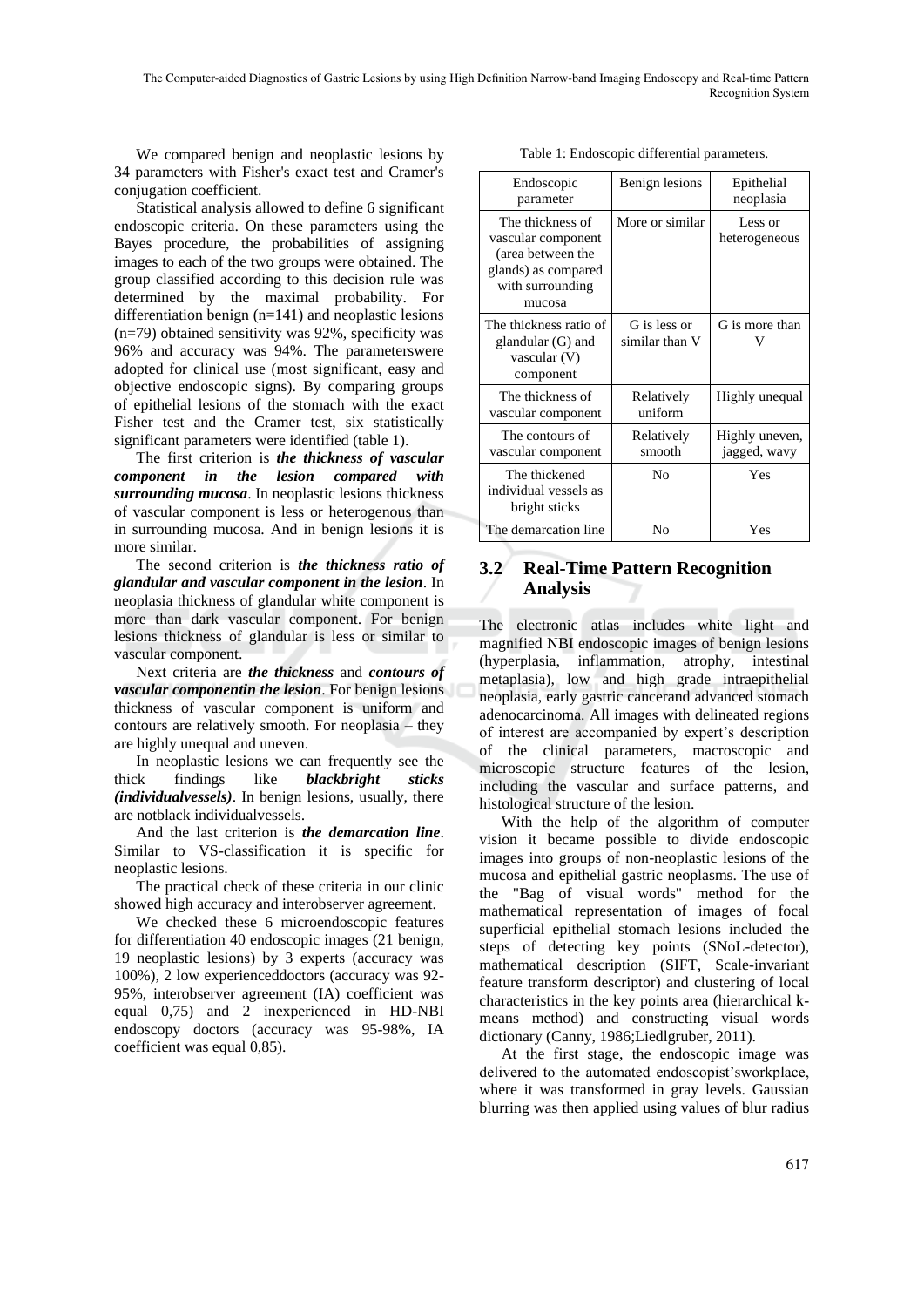from the certain range with the present step value. That produced the "pyramid" of Gaussians.

There are two object types present on endoscopic images (photos and videos) of stomach mucosa microstructure – glands, which are the bright areas, and vessels – dark areas surrounded by glands. Use of FAGF (Fast Anisotropic Gauss Filtering) to source images allowedto select of vessels and glandsbetter (Geusebroek, 2003). At the next processing step, the image was binarized.

After applying a median filter with a 3x3 window, the pit skeleton wasoutput using the FFPT (Fast fully parallel thinning) algorithm(Guo, 1992).

The elementary unit of a skeleton is its branch or rib, which characterizes a pit or a vessel on ainitial image. Intersections and endpoints of skeleton ribs become key points of the analyzed image.

Further image processing was performed by selection and classification of local image features using the SIFT descriptors(Lowe, 2004). SIFT descriptors of local image features were built. Produced local feature descriptors were invariant for scaling, shifting, rotation and changing illumination direction. The local feature area relevant to point blur radius is covered by a 4x4 grid (16 cells in total). For each grid cell, Histograms of Oriented Gradients (HOGs) were built for eight directions. After that, vectors for the cells combined into a single 128–dimensional vector (8х16), which was used to describe a key point (Lingua, 2009).

The set of key point vectors was processed using the "Bag of visual words" algorithm (Liedlgruber, 2011). Histogram of key points distribution by defined groups was built for each image. Key points selected by a computer on images were placed into clustersin a 128–dimensional space using clustering cloud of points by applying the hierarchical k– means method. It was found that, for the endoscopic examinations relevant, the number of clusters should be equal to 1000. The number of key points that were placed into each cluster was determined and a histogram illustrated distribution of the points for analyzed image by clusters and characterized image as a wholewas built. The histogram was represented by a vector in a 1000–dimensional space (vector coordinate values showed the number of key points falling into relevant clusters). Image classification was performed by placing a multidimensional vector into a classification space produced from the training set by the Support Vector Machines Method (SVM).

Aimed to test the suggested method, a set of 182 endoscopic images was selected. Images featured different lesions of gastric mucosa, validated by means of histological examination. Images were also

obtained using high-resolution narrow–band endoscopy. There were 111 images of nonneoplastic gastric epithelial lesions, and 71 images of different epithelial neoplasms of high and low grade, of early and advanced gastric cancer. The scientific and clinical goal for computer-aided analytic system was to evaluate and differentiate focal lesions of gastric mucosa as non-neoplastic or stomach epithelial neoplasms (figure 1).

Recognition algorithm applying results demonstrate that in 85% of the cases it did perform correct image classification, placing image into First orSecond group. Average image analysis time was less than 30 seconds, and,in fact, that allows using the algorithm for real-time analysis of endoscopic images(Stepanov, 2016). A positive assessment of the current results was approved by practicing endoscopists.



Figure 1: Classification algorithm for morphological analysis of capillary and gland microstructure of stomach.

## **4 CONCLUSIONS**

In accordance with the statistical analysis six microendoscopic features of gastric lesions were proven most significant for effective differential diagnosis between benign and neoplastic epithelial gastric lesions. These features can be successfully used by nonexperience doctors and also for creating the decision support system, including through the computer analysis.

Also, the electronic database will be useful for elearning of specialists in gastrointestinal endoscopy thanks to function of similar endoscopic images search. However, the main goal of this atlas and database in future is to provide the direct computeraided image analysis during endoscopic investigation for predicting the histological structure of the epithelial lesions and choosing the correct treatment strategy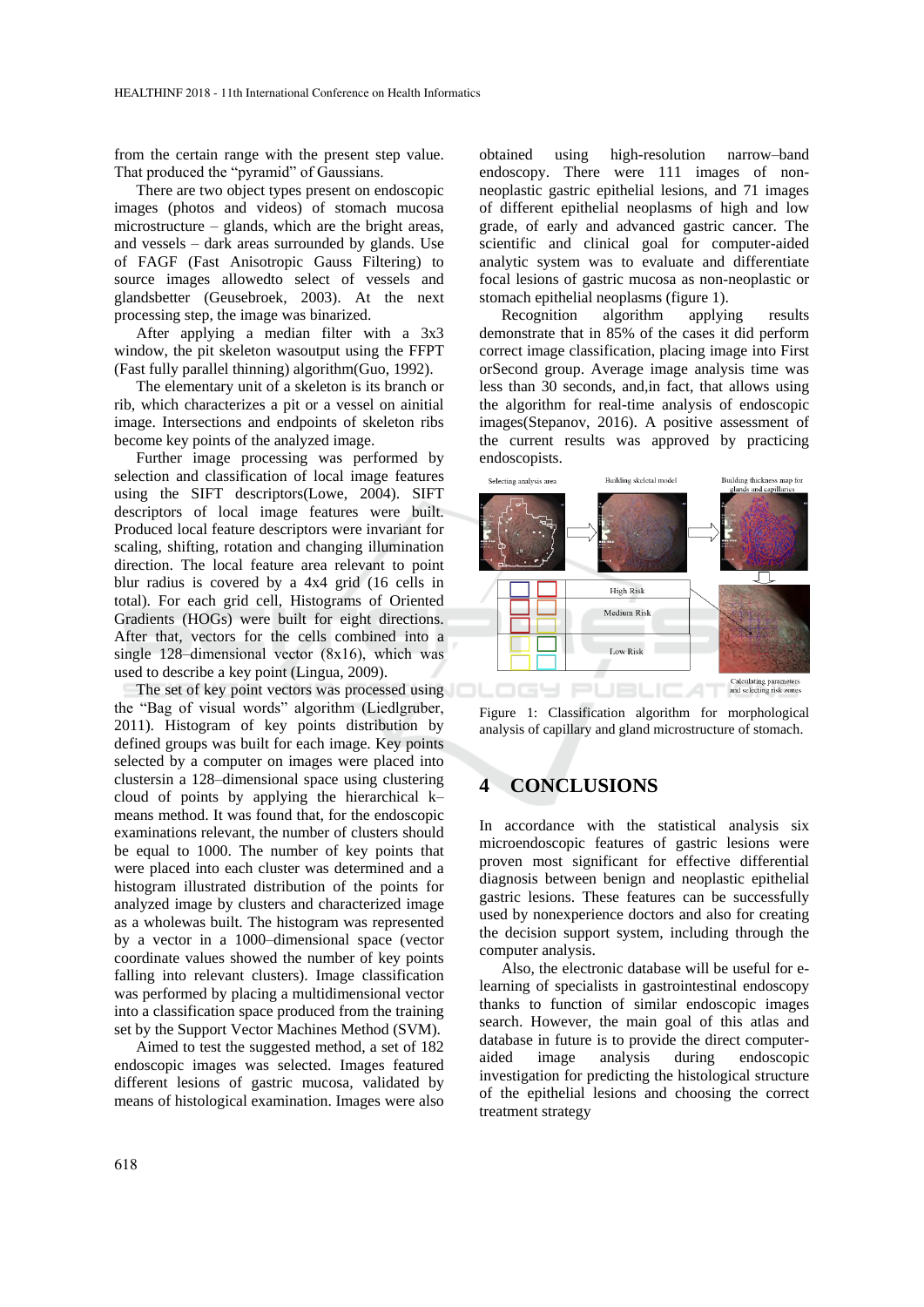Effective results of application of the decisive rule and high accuracy of the mathematical algorithm for the classification of epithelial neoplasms and non-tumor lesions of the stomach show the fundamental possibility of formalizing the microendoscopic structure of the formations, and hence the possibility of developing their objective clinical classification and decision support system for the doctor.

The decision support system with automatic image identification soon will become an indispensable part of endoscopic video systems

A method for processing narrow–band endoscopic images using a highly productive distributed intellectual analytic decision–making system was presented. This method allows improving accuracy and helps avoiding subjectivity in real-time classification of endoscopic images. It possesses the following distinctive features:

- 1. Key points are selected in real time due to application of FFPT algorithm.
- 2. Use of SIFT descriptors allows real-time selection and vectorization of local image features invariant to scale, shift, rotation and illumination.
- 3. Application of the "Bag of visual words" approach enables processing the whole image of a mucosal neoplasm (and not just the part of it examined using histological methods).
- 4. Use of SVM method for building classification space.

Examination of a suggested computer algorithm using 182 endoscopic images todetermine the neoplasia demonstrated that the accuracy of correct recognition reaches 85%.

That allows formalization of pit and vessel pattern descriptors for gastric epithelial neoplasms, and, in turn, development of a precise and objective clinical classification. Algorithm efficiency can be improved by breaking image sets into a larger number of subgroups according to histological data. That requires processing wide image set for each subgroup. It is important that the algorithm is fast and efficient. That allows using it for processing video streams and endoscopic images in real time.

## **ACKNOWLEDGEMENTS**

The work was done within the framework of the project performed by SIAMS Ltd, and supported by the Ministry of Education and Science of the Russian Federation (Grant agreement 14.576.21.

0018 dated June 27, 2014. Applied research (project) UID: RFMEFI57614X0018).

# **REFERENCES**

- Buntseva, O. A., Plakhov, R. V., Galkova, Z. V., Fedorov, E. D., 2014. Modern endoscopic methods of diagnosis and treatment of precancerous changes and early gastric cancer.*Polyclinic*, 2(2), pp. 56-64.
- Canny, J., 1986. A computational approach to edge detection. *IEEE Transactions on pattern analysis and machine intelligence,* 6, pp. 679-698.
- Dixon, M. F., 2002. Gastrointestinal epithelial neoplasia: Vienna revisited. *Gut,* 51(1), pp. 130-131.
- Geusebroek, J–M., Smeulders, A. W. M., van de Weijer, J., 2003. Fast anisotropic Gauss Filtering. *IEEE Transactions on image processing (TIP 2003)*, pp. 938–943.
- Gubler, E. V., 1978. *Computational methods of analysis and recognition of pathological processes*, Medicine. Leningrad.
- Guo, Z., Hall, R. W., 1992. Fast fully parallel thinning algorithms.*CVGIP: Image Understanding,* 55(3), pp. 317–328.
- Japanese Gastric Cancer Association, 1998. Japanese classification of gastric carcinoma - 2nd English edition. *Gastric Cancer*, 1, pp.10-24.
- Kaprin, A. D., Starinsky, V. V., Petrova, G. V. (ed.), 2017. *Malignant neoplasms in Russia in 2015 (morbidity and mortality),* MSRI named after P.A. Herzen - FGBI branch of NMRRC of Russian Health Ministry, Moscow.
- Lee, T-C., Lin Y-H., Uedo, N., Wang, H-P., Chang, H-T., Hung C-W., 2013. Computer-aided diagnosis in endoscopy: A novel application toward automatic detection ofabnormal lesions on magnifying narrowband imagingendoscopy in the stomach.In *Proc. 35th IEEE AnnualInt. Conf. of the Engineering in Medicine and Biology Society* (*EMBC*), pp. 4430–4433.
- Liedlgruber, M., Uhl, A., 2011. Computer-aided decision support systems for endoscopy in the gastrointestinal tract: a review. *IEEE reviews in biomedical engineering,* 4, pp 73-88.
- Lingua, A., Marenchino, D., Nex, F., 2009.Performance Analysis of the SIFT Operator for Automatic Feature Extractionand Matching in Photogrammetric Applications. *Sensors*, 9(5), pp. 3745–3766.
- Lowe, D. G. 2004. Distinctive image features from scaleinvariant keypoints. *International journal of computer vision,* 60(2), pp. 91-110.
- Miyaki, R., Yoshida, S., Tanaka, S., Kominami, Y., Sanomura, Y., Matsuo, T., Oka, S., Raytchev, B., Tamaki, T., Koide, T., Kaneda, K., Yoshihara, M., Chayama, K., 2013. Quantitative identification of mucosal gastric cancer under magnifying endoscopy withflexible spectral imaging color enhancement.*J. Gastroenterol. Hepatology,* 28(5), pp. 841–847.
- Osawa, H., Yamamoto, H., Miura, Y., Ajibe, H., Shinhata,